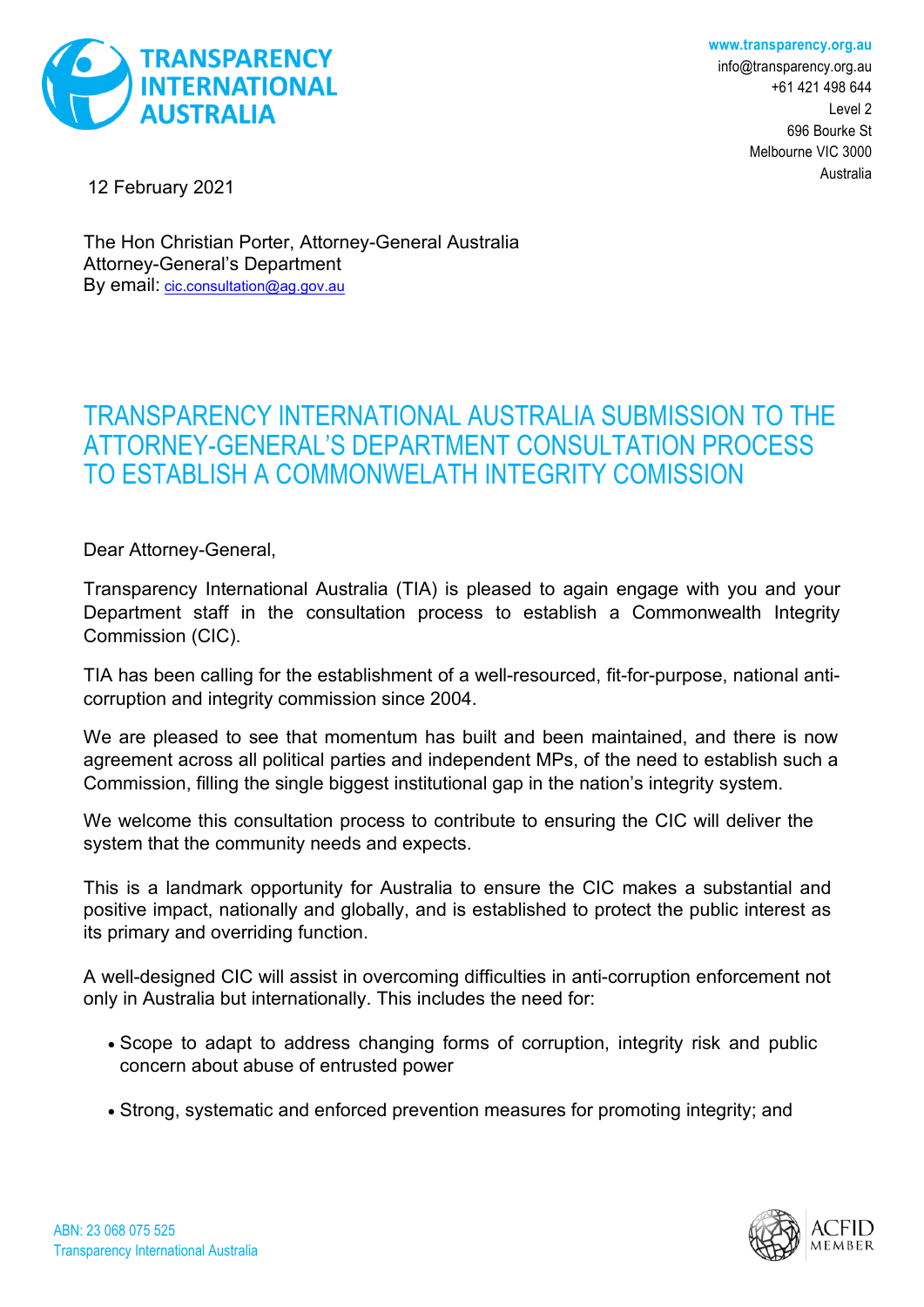

• Best practice investigation and enforcement powers, aimed at securing remedies.

The way these issues are addressed will impact the effectiveness and credibility of the national integrity commission with the wider public.

The following comments are in response to the draft Commonwealth Integrity Commission Bill 2020 (CIC) that was announced in November 2020.

This submission is to be read in conjunction with the:

- 1. Transparency International Australia and Griffith University report [Australia's National](https://transparency.org.au/australias-national-integrity-system/)  [Integrity System: The Blueprint for Reform](https://transparency.org.au/australias-national-integrity-system/) which was launched at parliament House in November 2020;
- 2. Transparency International Australia Position Paper, [A Fit For Purpose National](https://transparency.org.au/a-fit-for-purpose-national-integrity-commission/)  [Integrity Commission,](https://transparency.org.au/a-fit-for-purpose-national-integrity-commission/) published in August 2020; and
- 3. [The Beechworth Principles,](https://www.helenhaines.org/issues/integrity) which TIA supports.

These provide clear direction as to the design of a national integrity commission, criteria against which an integrity commission model can be assessed, and the underlying principles upon which an such an agency should be based.

Our comments in this submission relate specifically to:

- Scope, referrals and the two divisions
- Public hearings
- Reporting and accountability
- Defined prevention role
- Independence and oversight

The primary function of an effective national integrity commission is to is to protect the public interest and to expose and investigate corruption in all its forms. This goes hand-in-hand with promoting public trust in the integrity of the federal parliament, the Commonwealth public sector and our system of government.

Transparency International Australia prefaces this submission with the following key points:

- The proposed CIC model does not yet meet the necessary criteria to render it effective and credible. The two-division model is a fundamental flaw that predicates other significant shortcomings.
- An effective national integrity commission must be an independent, well-resourced statutory agency, with a broad jurisdiction, strong investigative powers with scope to cover all types of corruption, a broad referral process including from the public, the ability to hold public hearings, and a corruption prevention mandate.

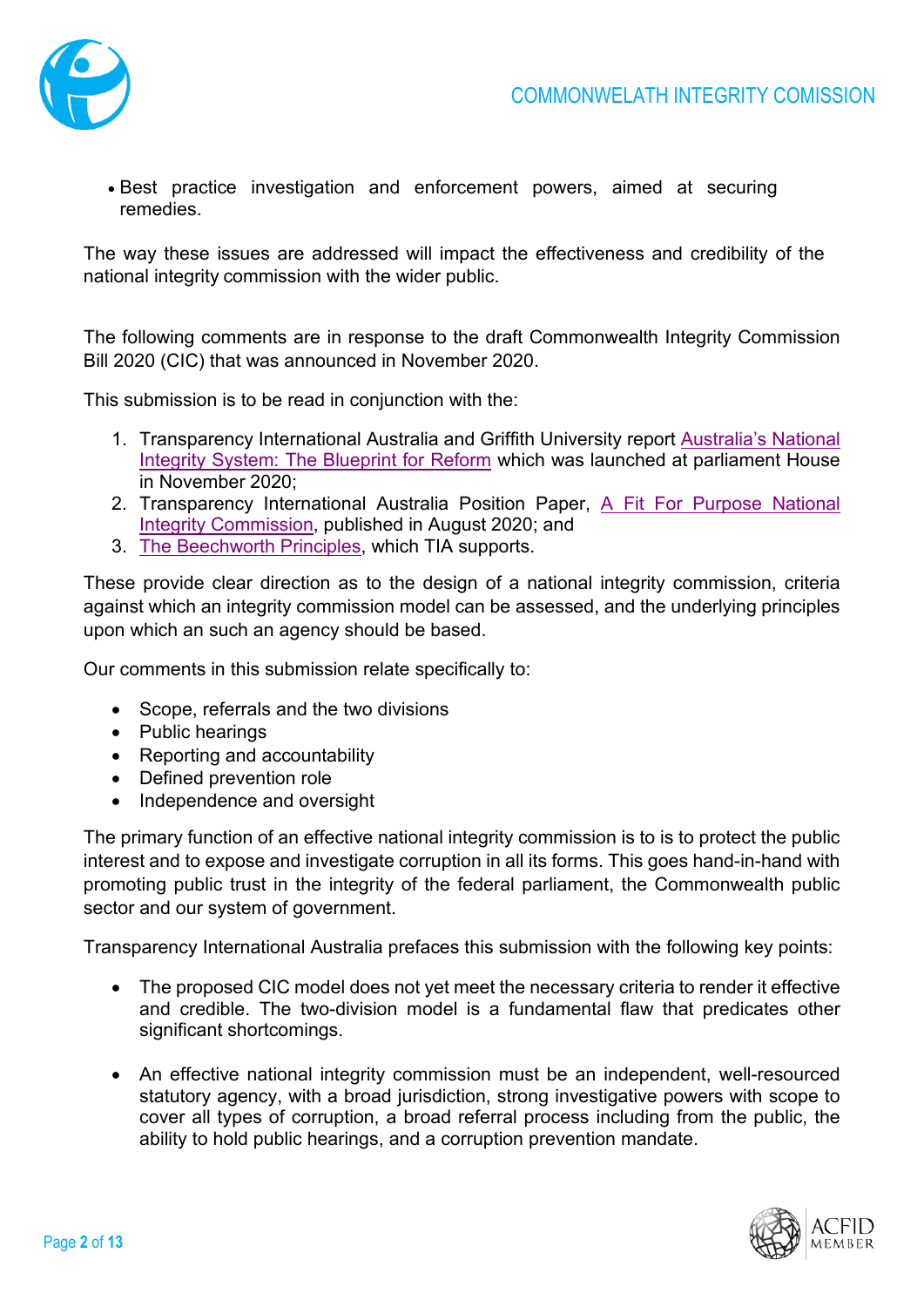

- The commission must be fair and equitable in its treatment of all federal public officials irrespective of status or role, and entities involved in federally funded services and contracts. The two sets of rules and standards for the two divisions does not achieve that.
- The Commission must ultimately be accountable to the public. It needs full capacity to receive and act on corruption information from any person and to make findings of fact and report publicly.
- The ability to hold public hearings in certain circumstances is essential. The CIC would be a retrograde step as it winds back existing (ACLEI) powers to hold public hearings in respect of the bulk of the agency's operations (under the proposed public sector division).

# TRANSPARENCY INTERNATIONAL AUSTRALIA

TI Australia (TIA) is part of a global coalition to fight corruption and promote transparency, integrity and accountability at all levels and across all sectors of society, including in government. TIA was launched in March 1995 to raise awareness of corruption in Australia and to initiate moves to combat it. TIA believes that corruption is one of the greatest challenges of the contemporary world. Corruption undermines good government, distorts public policy, leads to the misallocation of resources, harms private and public sector development, threatens democracy, and particularly hurts the poor. It drives economic inequality and is a major barrier in poverty eradication. Tackling corruption is only possible with the cooperation of a wide range of stakeholders. We engage with the private sector, government and civil society to build *coalitions against corruption*. Coalitions against corruption will help shape a world in which government, politics, business, civil society and the daily lives of people are free of corruption.

TI Australia is the national chapter of [Transparency International \(TI\),](http://www.transparency.org/) the global coalition against corruption, with a presence in over 100 countries.

TI Australia is registered with the Australian Charities and Not‐for‐Profits Commission (ACNC).

# RECOMMENDATIONS

Transparency International Australia recommends that the proposed CIC model be substantially and significantly amended to ensure that:

1. The CIC two-division model is removed, and the scope and functions currently attributed to the law enforcement division be applied to the entire federal public sector

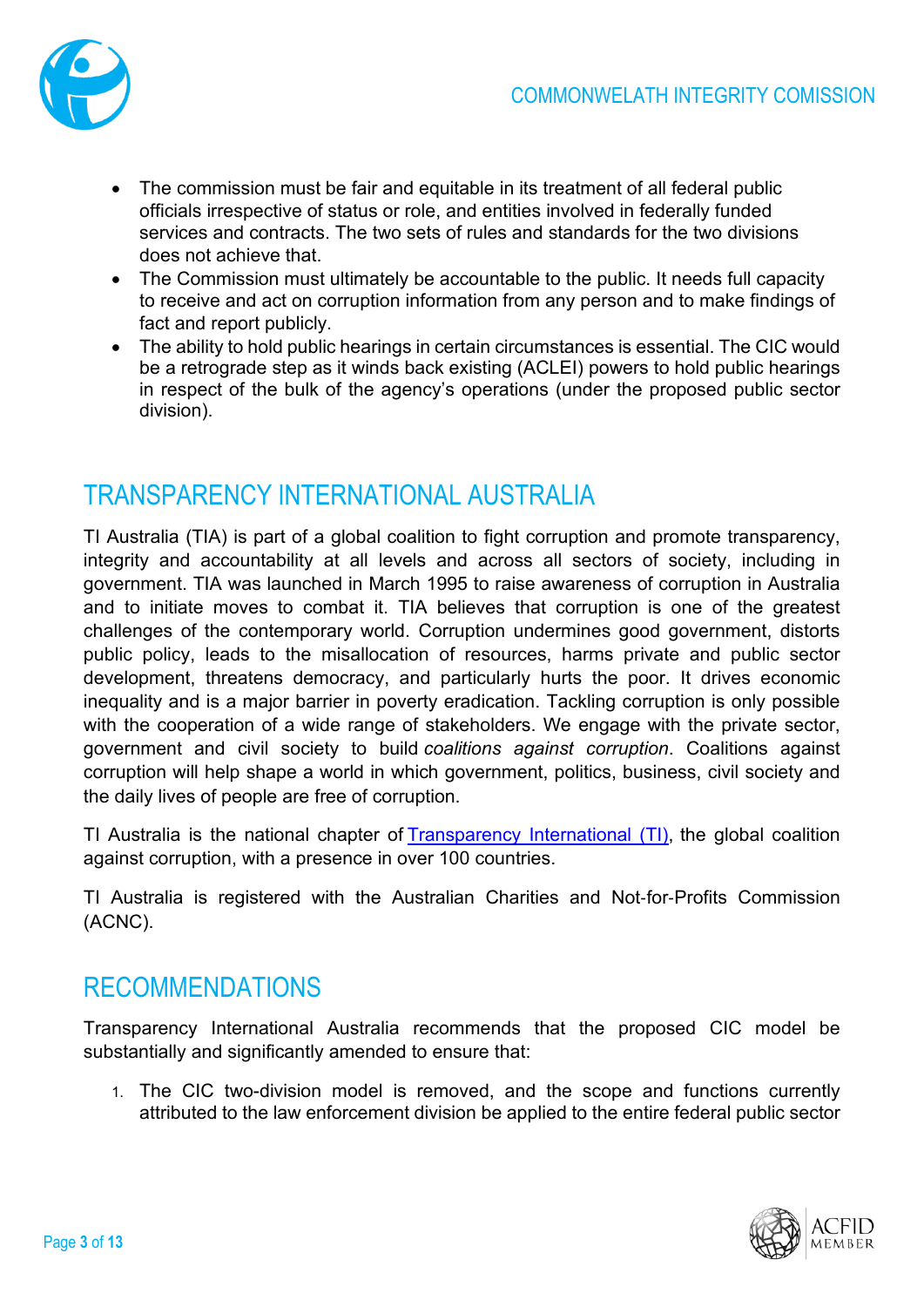

parliamentarians and their staff and Commonwealth funded entities and their subcontractors;

- 2. The CIC has wide scope and jurisdiction to investigate any conduct: criminal or noncriminal, with or without evidence of criminal conduct, including the abuse of office, and relating to integrity in procurement across all federal entities, and which undermines confidence in the integrity of public decision-making;
- 3. The CIC has full capacity to directly receive and act on corruption information from any person and have scope to initiate its own investigations;
- 4. The CIC has full powers to hold compulsory hearings (in private or public) and conduct public inquiries. These powers be applicable to the entire federal public sector, wherever this is in the public interest;
- 5. The CIC make findings of fact and these be publicly reported. The CIC should reveal that the referral has been made, because of an adverse finding, and a report made public once an inquiry is complete;
- 6. The CIC has comprehensive mandatory reporting requirements, for all public officials and agency heads, to centrally report suspected corruption and integrity failures; and
- 7. The CIC is adequately resourced and required to fulfil a clear prevention mandate and coordinate prevention-focused activities, with strong, systematic, and enforceable measures.

# SUMMARY OF TI AUSTRALIA POSITION

TIA welcomes the broad political support for the establishment of a national integrity commission. We have an opportunity to design a commission that will strengthen public trust in government through independent assurance that whatever their politics, governments and public office holders are acting honestly and accountably and fulfilling their public duties with integrity.

To achieve this, Australia's national integrity commission must be an independent and wellresourced statutory agency, with a broad jurisdiction, strong investigative powers to investigate all types of corruption, a broad referral process including from the public, and the ability to hold public hearings, will help promote public trust in the integrity of the federal parliament, the Commonwealth public sector and our system of government.

The proposed CIC model does not yet meet the necessary criteria to render it effective and credible.

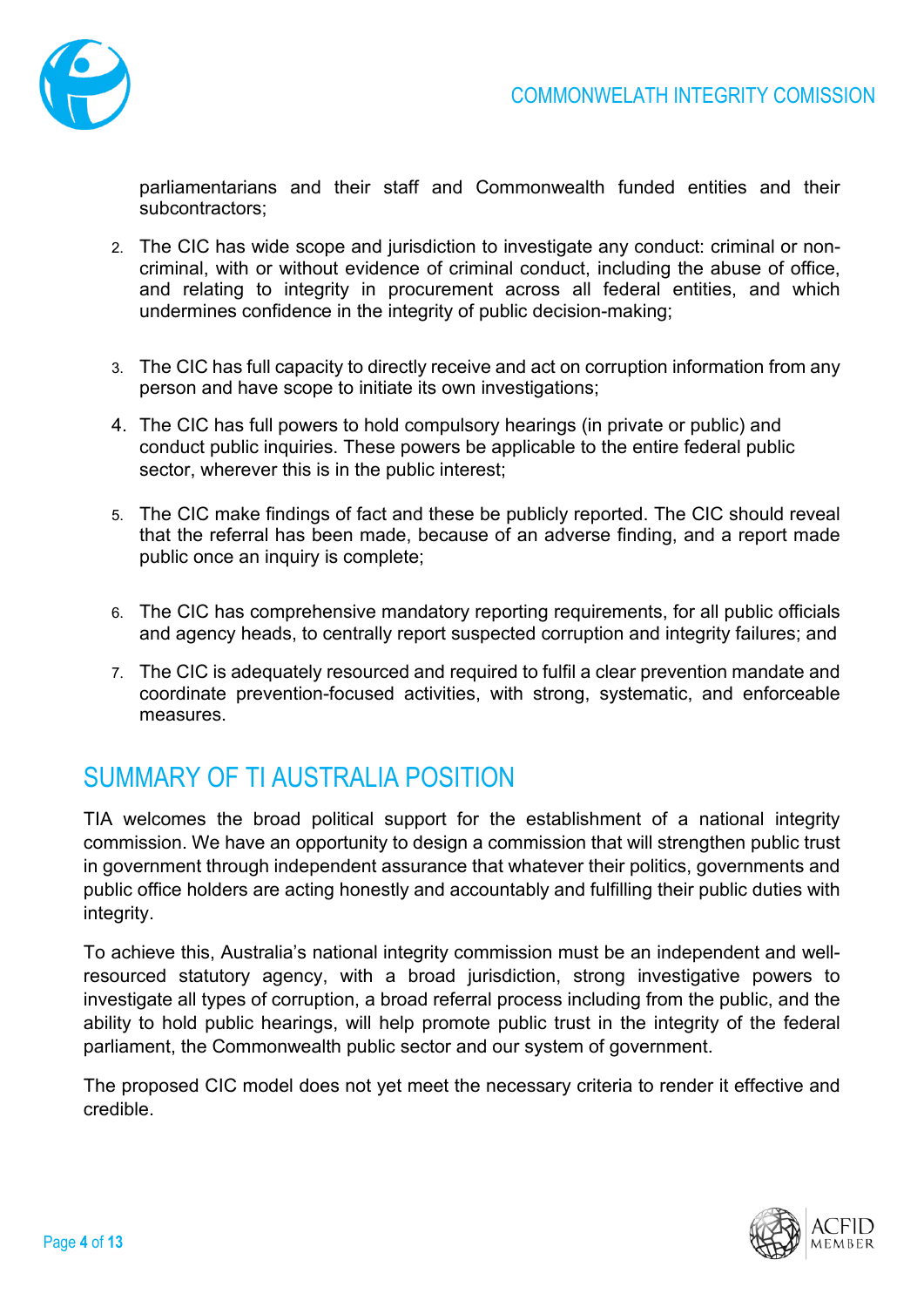

We need a national integrity commission that is consistent, wide in scope and mandate, that applies equally and fairly across the entire federal public sector.

The proposed two division model, with its two sets of rules and scope, which leaves most of the public sector, including parliamentarians and their staff outside of the net of investigation (criminal matters only) is the most significant and fundamental flaw in the CIC. From this division other problems stem.

In short, scrutiny of the bulk of the public sector, including parliamentarians and their staff, is restricted at every turn under this model – the threshold of reasonable suspicion, criminal matters only, a narrow referral mechanism, no scope for the public to raise concerns, no public hearings, no findings of fact or reporting of criticism.

Despite the significant flaws in the CIC model, a good result is still possible if there are significant and substantial amendments to bring it to best practice, or failing that, the Australia Federal Integrity Commission Bill 2020 (AFIC), introduced by Helen Haines, and which is already before Parliament, would be a far better starting point for the government.

Establishing an independent national anticorruption commission with broad powers to investigate all types of corruption and misconduct will help promote public trust in the integrity of the federal parliament, the Commonwealth public sector and our system of government.

Anti-Corruption agencies are a vital part of Australia's national integrity system, relied on by the public and government to expose official corruption, head off emergent corruption risks, and ensure action to build confidence in Australia's corruption resilience.

The proposed CIC model is welcome in that we now have a model to critique, debate and improve on, noting the AFIC Bill is already before parliament and ready for debate. This consultation provides an opportunity for the government to respond to community support for an independent and effective national integrity and anti-corruption agency.

It is encouraging that the model builds on the best of ACLEI and in particular, ACLEI's strong powers, noting those powers are not broadly applicable and extended to everyone.

It is also encouraging that the proposed CIC would have jurisdiction over Commonwealth service providers and any subcontractors they engage. Regrettably this potential strength would not be realised with the proposed two-division model, placing them under the jurisdiction of the public sector division which has narrow scope, must be a criminal offence, has no opportunity for public hearings and will not accept referrals from the public.

The allocation of \$106.7 million in new funding to establish the CIC in the 2019-20 budget is a welcome starting point. It could be considered in proportion with the proposed functions and scope, however, TIA's strong view is that the CIC functions and scope must be widened, and additional resources are required. The TIA Blueprint for Reform, Focus Area  $A - A$ [Connected National Integrity Plan,](https://transparency.org.au/a-connected-national-integrity-plan/) makes clear the need for greater financial and legal

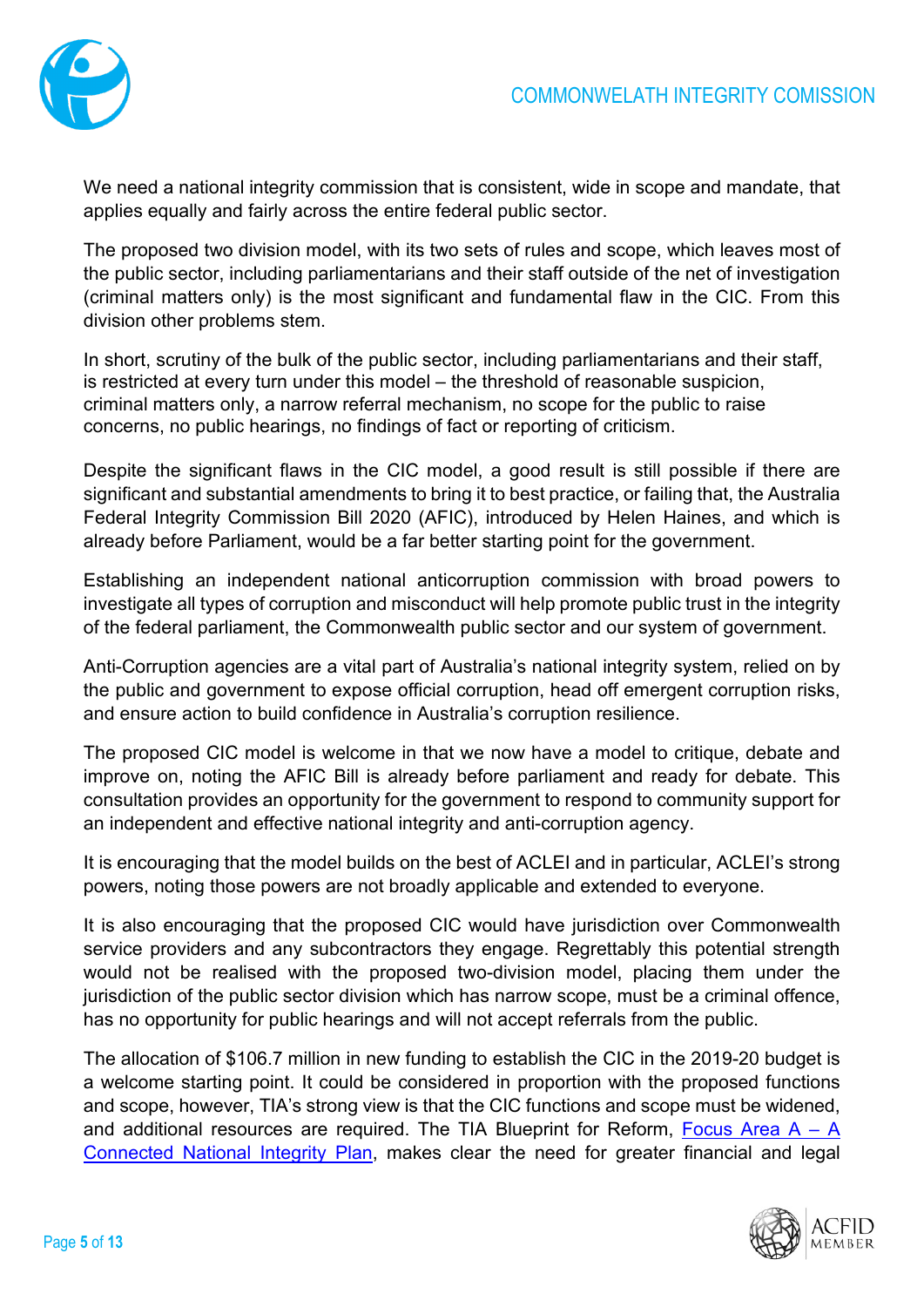

independence for all core integrity agencies based on 4-year, direct budget allocations by parliament, in order to guarantee their roles.

### Scope, referrals and the two divisions

Scope and definition of corruption

#### TIA does not support the proposed two divisions, the law enforcement integrity division and the public sector integrity division.

The model would see only nine agencies (21 percent of federal public sector officials and 8 percent of Commonwealth procurement), subject to a wide definition of 'corruption issues', giving rise to full oversight and investigations by the Commission. For the other 79 percent of public sector officials, and 92 percent of Commonwealth procurement and contracting, scrutiny would only flow if there was already clear evidence to suspect a criminal offence.

An effective integrity and anti-corruption agency must apply the same scope and rules to all agencies and individuals. This includes all forms of corruption and misconduct to be investigated, a consistent approach to referrals, including from the public at large, and an ability to hold public hearings.

We need a national integrity commission that is consistent, wide in scope and mandate, and that applies equally across the entire federal public sector.

The suggestion that law enforcement agencies are at greater risk of corrupt conduct than others in the public sector, including parliamentarians, is not evidence based and has been contested.

The CIC proposal indicates all forms of corruption, including abuse of office, will be investigated only in those agencies named under the jurisdiction of the law enforcement division, with priority given to serious and systemic corruption. This broad scope is welcome and must be applied to the entire federal public sector, including parliamentarians and their staff. The proposed public sector division which would only investigate criminal offences and not make findings of corruption at large, is not fit for purpose.

The TIA Blueprint for Reform: [Focus Area B](https://transparency.org.au/a-strong-federal-integrity-commission/) makes clear than an effective Commission needs wide scope and jurisdiction and must be able to investigate any conduct– criminal or non-criminal ('grey area' corruption) – which undermines confidence in the integrity of public decision-making. Prioritising serious or systemic matters is important but must be extended to any misconduct involving real or perceived conflicts of interest or undue influence.

Already, most Australian anti-corruption bodies, including ACLEI, operate with wide definitions of corruption. The CIC model will effectively wind back the current scope and definition of corruption and exclude 79 per cent of the federal public sector from

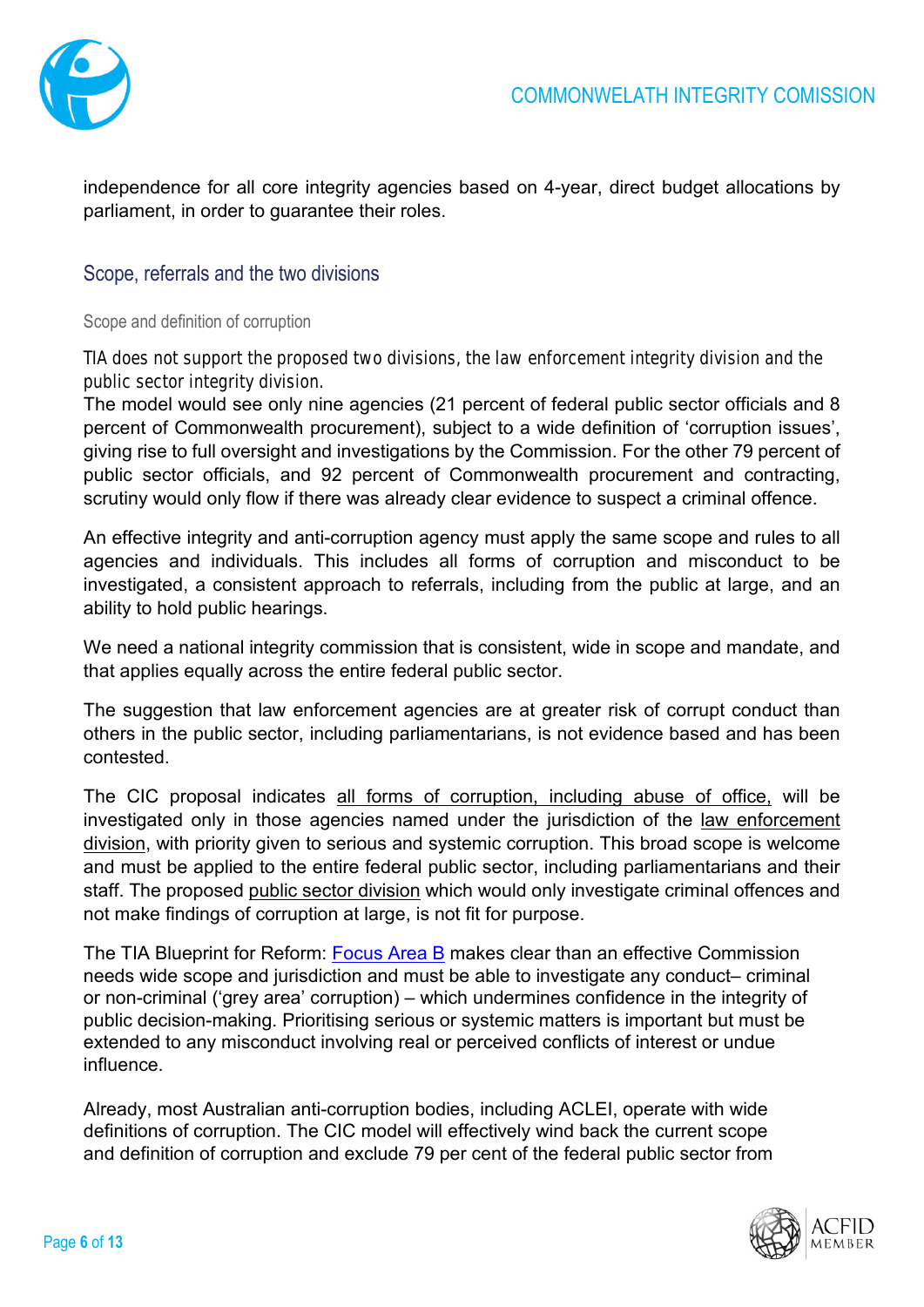

the wider approach, and 92 percent of Commonwealth procurement and contracting.

The proposed scope of the CIC would leave out a vast bulk of substantial non-criminal, "grey area" corruption risks, including defence<sup>[1](#page-6-0)</sup> purchasing and most other government contracting. To be effective, a national integrity commission should be free to act on any questions relating to integrity in procurement, with or without evidence of criminal conduct, and across all federal entities and purchasing.

We need common minimum standards for all federal public officials irrespective of status or role, and private individuals and entities involved in federally funded services and projects and full capacity to receive and act on corruption information from any person.

International experience shows a wide scope is central to the ability of anti- corruption agencies to adapt quickly to changing forms of corruption, integrity risk and public concern about abuse of entrusted power.

[Transparency International's Global](https://transparency.org.au/the-global-corruption-barometer-survey-results/) [Corruption Barometer r](https://transparency.org.au/the-global-corruption-barometer-survey-results/)esearch shows that for Australian citizens, corruption does not only include criminal offences like theft and bribery. Rather, most citizens identify corruption as beginning with conflicts of interest, undue influence, favouritism, nepotism, cronyism and delayed forms of quid pro quo that go easily undetected or unsanctioned.

The CIC threshold of 'reasonable suspicion' is too high. That can only be realistically met following some form of investigation, but as proposed, that investigation could not be done by the CIC. If scrutiny is limited to cases that will support criminal charges and convictions beyond reasonable doubt, the CIC will not be effective or credible.;

#### Referrals

There must be a consistent approach to referrals. TIA cannot support the proposal which gives broad referral powers to the law enforcement division, including referrals from a staff member, whistleblowers or members of the public, but a very narrow referral mechanism to the public sector division.

The public sector division would not receive referrals from members of the public or whistleblowers. Individuals would have to approach the commission [through](https://theconversation.com/explainer-what-is-the-proposed-commonwealth-integrity-commission-and-how-would-it-work-140734) [another](https://theconversation.com/explainer-what-is-the-proposed-commonwealth-integrity-commission-and-how-would-it-work-140734)  [government agency first,](https://theconversation.com/explainer-what-is-the-proposed-commonwealth-integrity-commission-and-how-would-it-work-140734) and have the matter referred, based on a threshold of 'reasonable suspicion' that a listed criminal offence has been committed, before it could



<span id="page-6-0"></span><sup>1</sup> The 92% of Commonwealth procurement left out of the full scope includes the biggest spender by far – the Department of Defence, whose procurement program of [\\$38 billion](https://www.finance.gov.au/government/procurement/statistics-australian-government-procurement-contracts-) in 2018- 19 was two-thirds of all federal contracting. In June 2020, the Commonwealth also committed another massive [\\$270 billion](https://www.abc.net.au/news/2020-06-30/australia-unveils-10-year-defence-strategy/12408232) to defence spending in the next 10 years.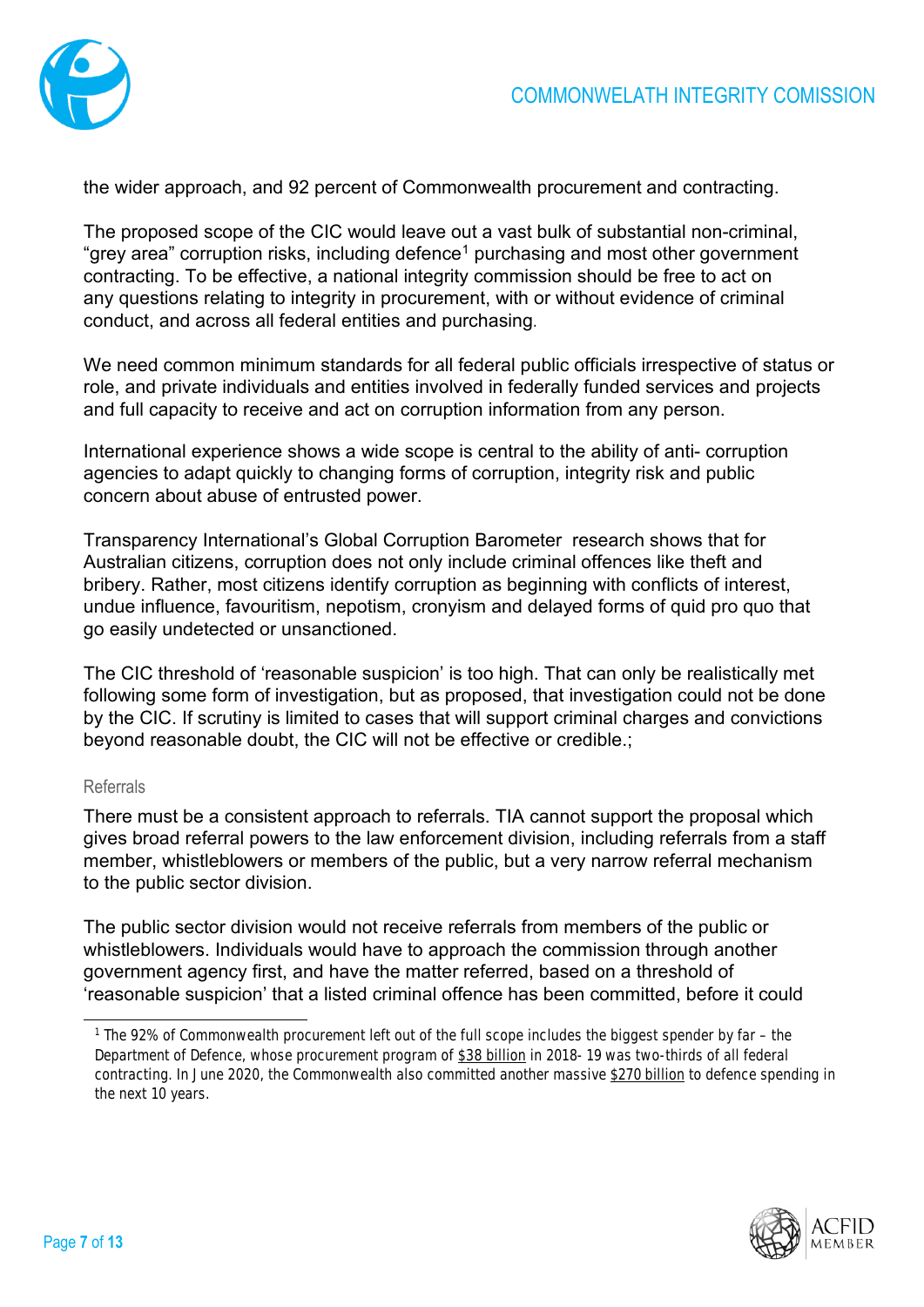

investigate.

For an effective integrity and anti-corruption system, none of these other agencies need or should act as a gatekeeper – or filter – against corruption concerns reaching the federal integrity commission.

The commission needs full capacity to directly receive and act on corruption information from any person, something which is especially important for citizens or businesses who may not trust agencies to refer their complaint, or whistleblowers seeking confidentiality and protection from reprisal.

There is no valid reason as to why members of the public should be denied the opportunity to refer a case of corruption and misconduct to the CIC, regardless of who it is about.

The CIC must also have scope to initiate its own investigations.

Reference to parliamentarians self-referring to the CIC is unrealistic. Circumstance when a parliamentarian or member of the public service and service providers and contractors would admit they have, or may have, committed a criminal offence and would like the CIC to investigate and potentially refer them to the CDPP would be rare.

It may occur if the individual considers it a better option than the matter being exposed through public hearings, and with the added security and assurance that the CIC model would offer no findings of fact or reporting of criticism against a parliamentarian or their office, as outlined in S239 (7) *A report under this section must not include any opinion or finding that is critical (either expressly or impliedly) of, or a recommendation about:*

- *(a) a parliamentarian; or*
- *(b) the office of a parliamentarian; or*
- *(c) a staff member of the office of a parliamentarian*.

In short, scrutiny of the bulk of the public sector, including parliamentarians and their staff is restricted to an unworkable degree at every turn under this model – the threshold of reasonable suspicion, criminal matters only, a narrow referral mechanism, no scope for the public to raise concerns, no public hearings, no findings of fact or reporting of criticism.

### Public hearings

An effective national integrity commission requires full powers to hold compulsory hearings (in private or public), conduct public inquiries and make public reports, wherever this is in the public interest.

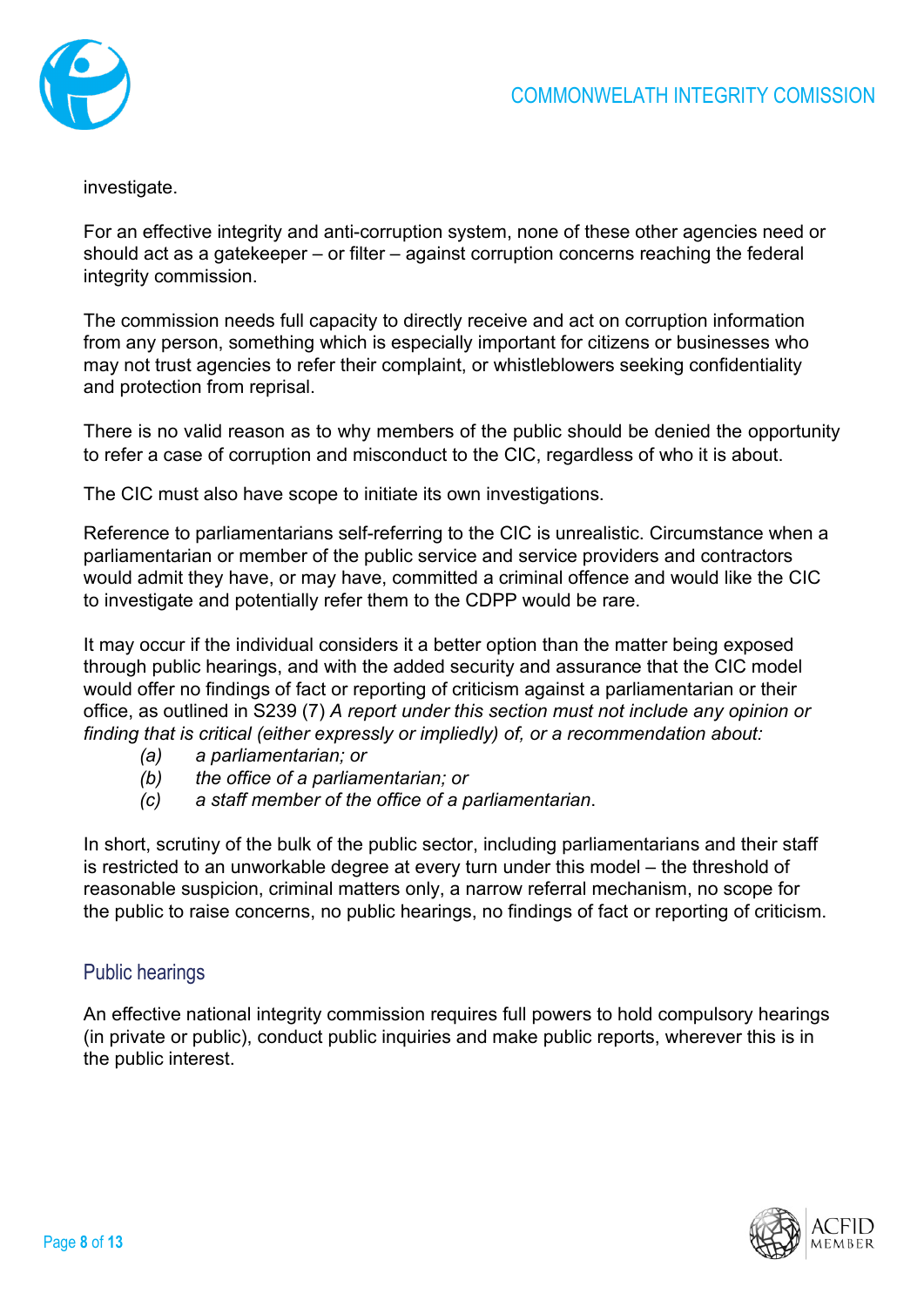

Even where public hearing powers are available, widely accepted practice<sup>[2](#page-8-0)</sup> in most jurisdictions is for investigations to be conducted privately, as much as possible, with resort to the use of public hearings only where this is necessary or serves valid purposes. Given that this also applies to ACLEI under its present powers to hold public hearings, it would be a retrograde step if, as proposed, ACLEI's replacement by the CIC means winding back these powers to hold public hearings in respect of the bulk of the agency's operations (under the proposed public sector division).

Legislative standards for public hearings do vary widely around Australia and no current laws provide a full guide to best practice.

The TIA Blueprint for Reform: [Focus Area B](https://transparency.org.au/a-strong-federal-integrity-commission/) outlines Legislated public hearing powers of anti-corruption commissions – current, proposed and recommended. See figure 2.3, Annex 1 to this submission.



In line with the report, TIA's position is that a strong national integrity commission requires full powers to hold compulsory hearings (in private or public), conduct public inquiries and make public reports, wherever this is in the public interest. We have carefully considered both the benefits and risks of holding public hearings<sup>[3](#page-8-1)</sup>, and Royal Commissions have shown public hearings can be more effective than closed investigations.



<span id="page-8-0"></span><sup>&</sup>lt;sup>2</sup> See the TIA Blueprint for Reform: [Focus Area B,](https://transparency.org.au/a-strong-federal-integrity-commission/) pages 12-15.

<span id="page-8-1"></span><sup>&</sup>lt;sup>3</sup> See the TIA Blueprint for Reform: **Focus Area B**, page 13.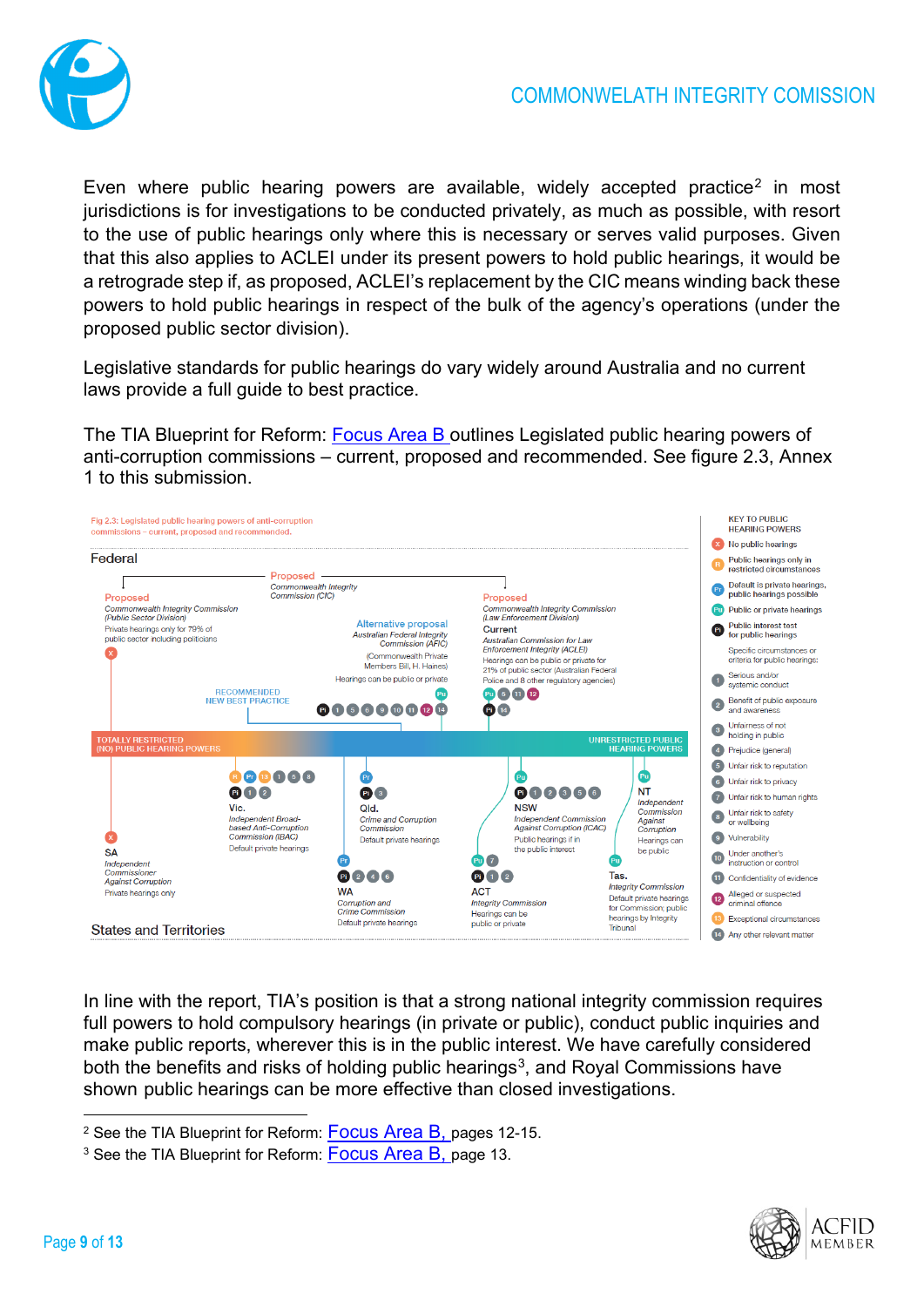

Clearly it is important to ensure any individuals reputation is not unfairly tarnished by a public hearing, but these risks can be managed, and the benefits, in some circumstances, out way the risks. The CIC model is incoherent in its suggestion that it is acceptable to confront and manage these risks in the law enforcement division, but not acceptable to confront and manage them for the bulk of the public sector and for parliamentarians.

Contrary to some beliefs, the choices are not simply the 'NSW ICAC approach' of recent years versus a 'no public hearings' approach as proposed for public sector division. It is possible to tread with care – to better balance the risks of reputational damage and the public's right to know, in the event that the Commonwealth is genuinely committed to leading with a best practice model.

TIA's position is these risks can be managed by identifying, and legislating, more consistent safeguards for the exercise of discretion to hold compulsory hearings - especially public ones – so that factors, including best practice criteria for public hearings, assessment of the feasibility, merit of prosecution and potential implications are agreed, understood and applied.

### Reporting and accountability

Comprehensive mandatory reporting requirements, for all public officials and agency heads to centrally (i.e., to an integrity and anti-corruption commission) report suspected corruption and integrity failures is a key aspect of an effective and credible commission.

Further, the reporting of what the CIC finds is integral to the integrity of the commission itself. If an adverse finding triggers a referral to the CDPP, then integrity commission findings of fact should be publicly reported, so it is clear why a decision was made to make a referral to the CDPP in the criminal matters, and the rationale for all decisions and recommendations by the Commission in non-criminal matters including the abuse of power.

The opacity of the trigger for referral of adverse findings, places the decision maker and the public at a real disadvantage. The CIC should be in a position to reveal that the referral has been made, as a result of an adverse finding. That provides some transparency, without which there would not be any report of any kind relating to the referral.

At very least there must be a public report once an inquiry is complete. The report must include findings of fact, which in itself would limit random speculation. Confidence in the credibility and legitimacy of the integrity commission is directly linked to a mandate to make findings of fact. Without this the response would likely be "the issue raises serious concerns and has been referred", effectively opening a 'black hole of referral'. As in any effective complaints mechanism it is important that there be an element of predictability.

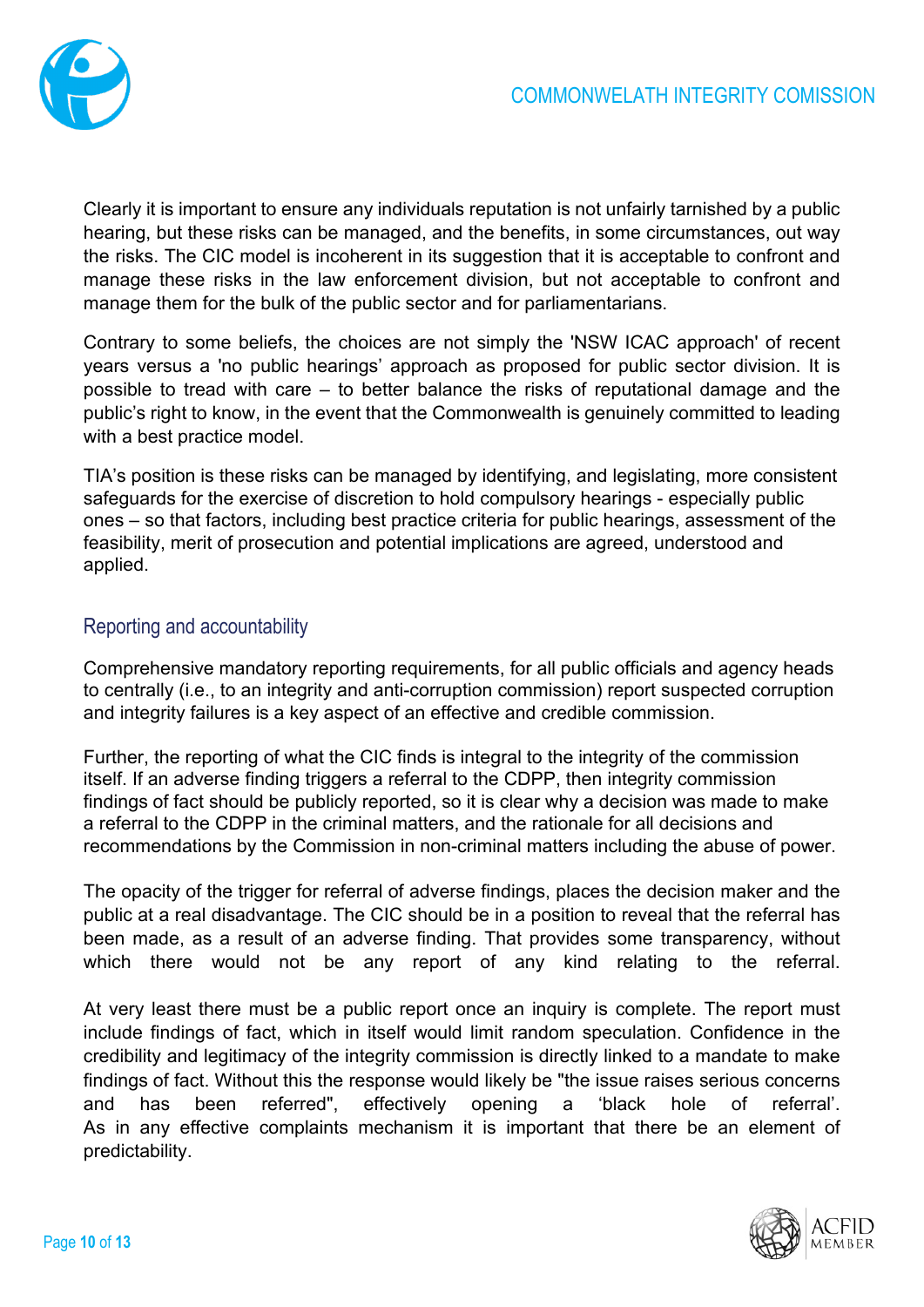

Further, the reporting of findings will help to minimise reputational risks in circumstances where there was no adverse finding.

### Defined prevention role

A national integrity commission can only be effective if properly resourced and required to fulfil a clear prevention mandate and coordinate prevention-focused activities<sup>4</sup>.

Strong, systematic, and enforceable measures are needed for promoting and sustaining integrity and preventing corruption – in addition to broad scope to investigate and report on all forms of corruption.

The proposed CIC model does not adequately recognise or provide for corruption prevention and a pro-integrity approach.

A corruption prevention mandate addresses both situational and systemic corruption risks and has an enforceable prevention approach, rather than relying on only training, awareness and education. This would extend to all public and contracted entities to implement prevention frameworks, with active central monitoring and compliance to ensure this occurs.

### Independence and oversight

Independence of the commission is essential to ensure it is effective, credible and has the trust of the Australian public, given its primary function is to protect the public interest and to expose and investigate corruption in all its forms.

The establishment of a Joint Parliamentary Committee for the CIC is an important oversight mechanism. However, the draft CIC appears to limit the Commission's access to and use of certified information at various points in time, including during investigations, hearings, and when the Commission issues reports.

Under Section 270, the Attorney-General may issue a certificate declaring disclosure of certain information to be contrary to the public interest. Certificates may be issued on very broad grounds, including if the information would harm Australia's defence, prejudice relations between the Commonwealth and states and territories, harm national security, prejudice a fair trial or the impartial adjudication of a matter, disclose the deliberations or decisions of Cabinet or one of its committees.

Independence of the Commission is compromised if the Attorney General can determine what information they require to perform their functions. Similarly, parliamentarians at risk of

<span id="page-10-0"></span><sup>&</sup>lt;sup>4</sup> See the TIA Blueprint for Reform: [Focus Area B,](https://transparency.org.au/a-strong-federal-integrity-commission/) pages 10 -11, for the essential elements of a cohesive corruption prevention framework.

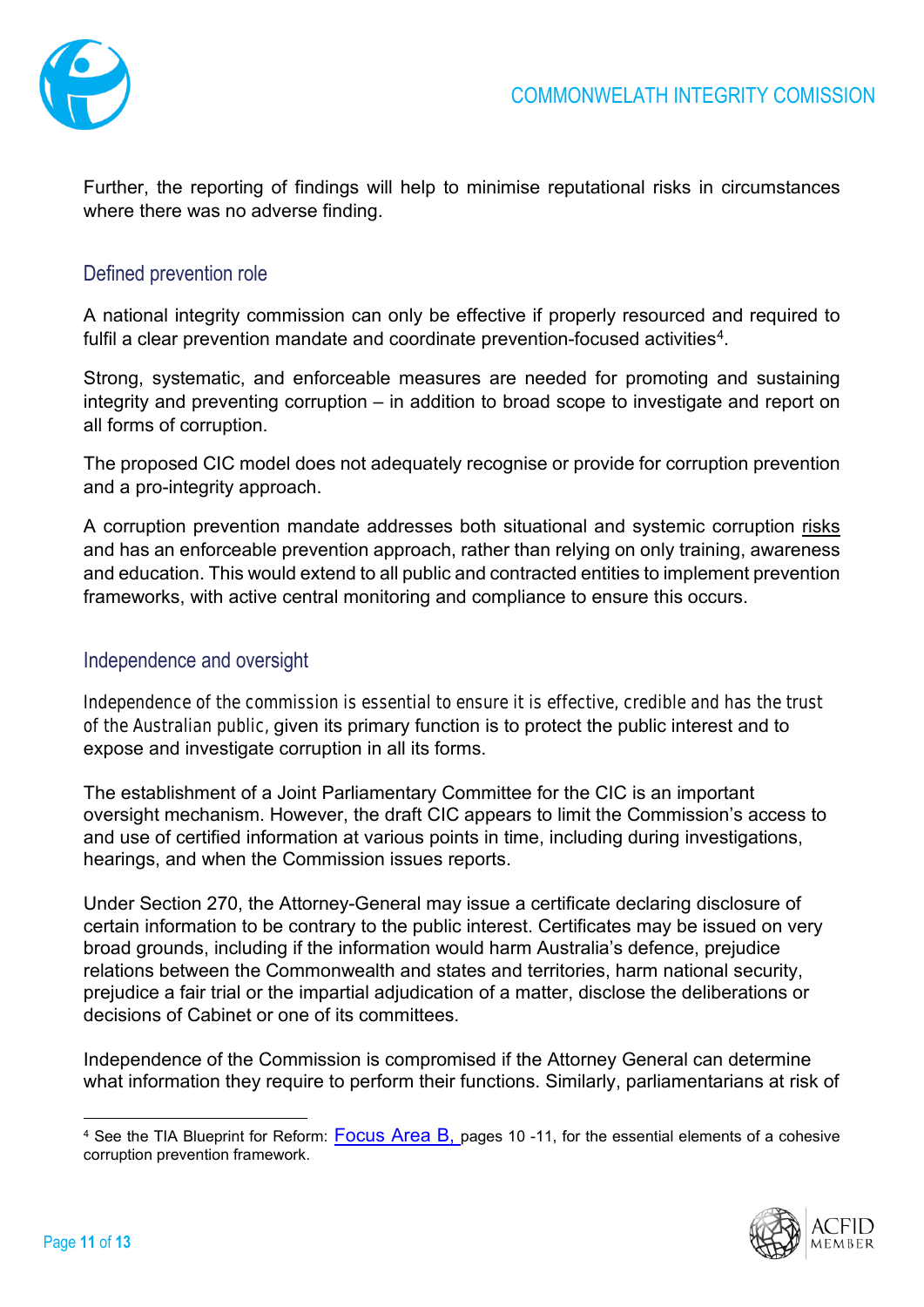

investigation could relatively easily link their activities to Cabinet or committee discussions and seek to have a certificate issued, and investigation prevented.

The better approach is to 'up skill' and resource the oversight body to handle information of the highest classification the agencies subject to oversight typically deal in, rather than letting a minister intervene to block the flow of individual pieces of information.

# **CONCLUSION**

Transparency International Australia is pleased to offer its evidence-based expertise and knowledge to the design of an effective and credible national integrity commission.

This is a landmark opportunity for Australia to ensure the CIC makes a substantial and positive impact, nationally and globally, and is established to protect the public interest as its primary and overriding function.

I would welcome the opportunity, as always, to discuss our position with you.

Yours sincerely.

Serena Lillywhite

CEO, Transparency International Australia